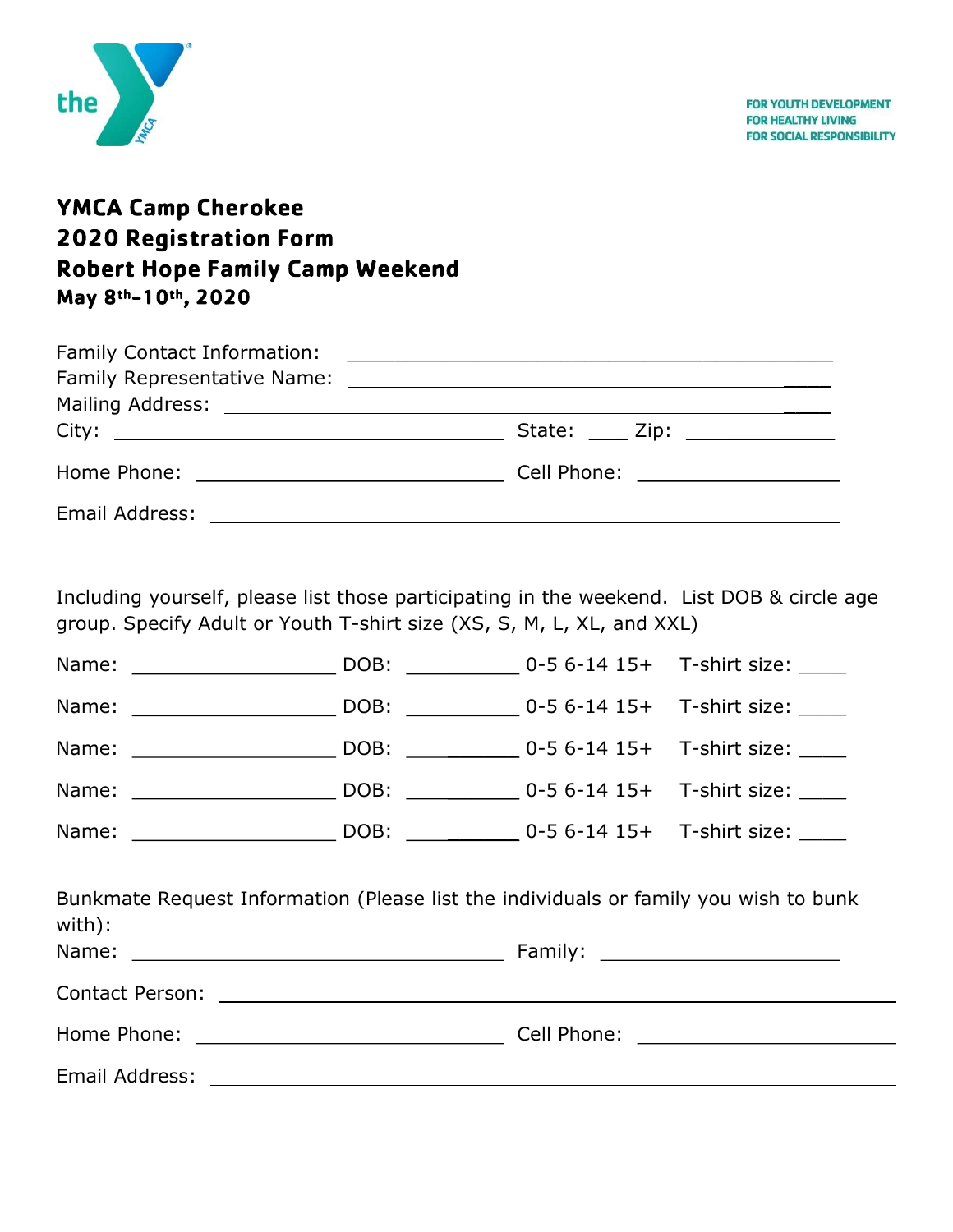Other Information:

| Number of Participants Ages                                                                                  |                                   | 2020 Price                                                                                            |                                 |  |
|--------------------------------------------------------------------------------------------------------------|-----------------------------------|-------------------------------------------------------------------------------------------------------|---------------------------------|--|
| <u> 1980 - Johann Barbara, martxa a</u>                                                                      | $15+$                             | \$85 per person                                                                                       |                                 |  |
|                                                                                                              | $6 - 14$                          | \$75 per person                                                                                       |                                 |  |
|                                                                                                              | $0 - 5$                           | \$0 per person                                                                                        |                                 |  |
| <u> 1980 - Johann Barbara, martin a</u>                                                                      | CANOPY TOUR \$45 per person       |                                                                                                       |                                 |  |
|                                                                                                              | (must be between 75 - 250 pounds) |                                                                                                       |                                 |  |
| PAYMENT OPTIONS: PLEASE CHECK ONE                                                                            |                                   |                                                                                                       |                                 |  |
|                                                                                                              |                                   | $\Box$ I would like to have my credit card charged for the full amount of $\frac{1}{2}$ ____________. |                                 |  |
|                                                                                                              |                                   | $\Box$ I have a check enclosed for the full amount of $\frac{1}{2}$ $\Box$ $\Box$ $\Box$ $\Box$       |                                 |  |
| <b>Billing Information:</b>                                                                                  |                                   |                                                                                                       |                                 |  |
| Card Type: Visa American Express Discover MasterCard                                                         |                                   |                                                                                                       |                                 |  |
|                                                                                                              |                                   |                                                                                                       |                                 |  |
|                                                                                                              |                                   |                                                                                                       |                                 |  |
| Signature:<br>Credit Cards will be charged when the registration form is processed.                          |                                   |                                                                                                       | Date:                           |  |
| PLEASE MAIL ALL APPLICATIONS TO:<br><b>YMCA Camp Cherokee</b><br>402 Charlotte Avenue<br>Rock Hill, SC 29730 |                                   | QUESTIONS or CONCERNS?<br>Contact Amy Counterman at<br>Phone: 803.329.9622 x 253                      | Email: amycounterman@upymca.org |  |